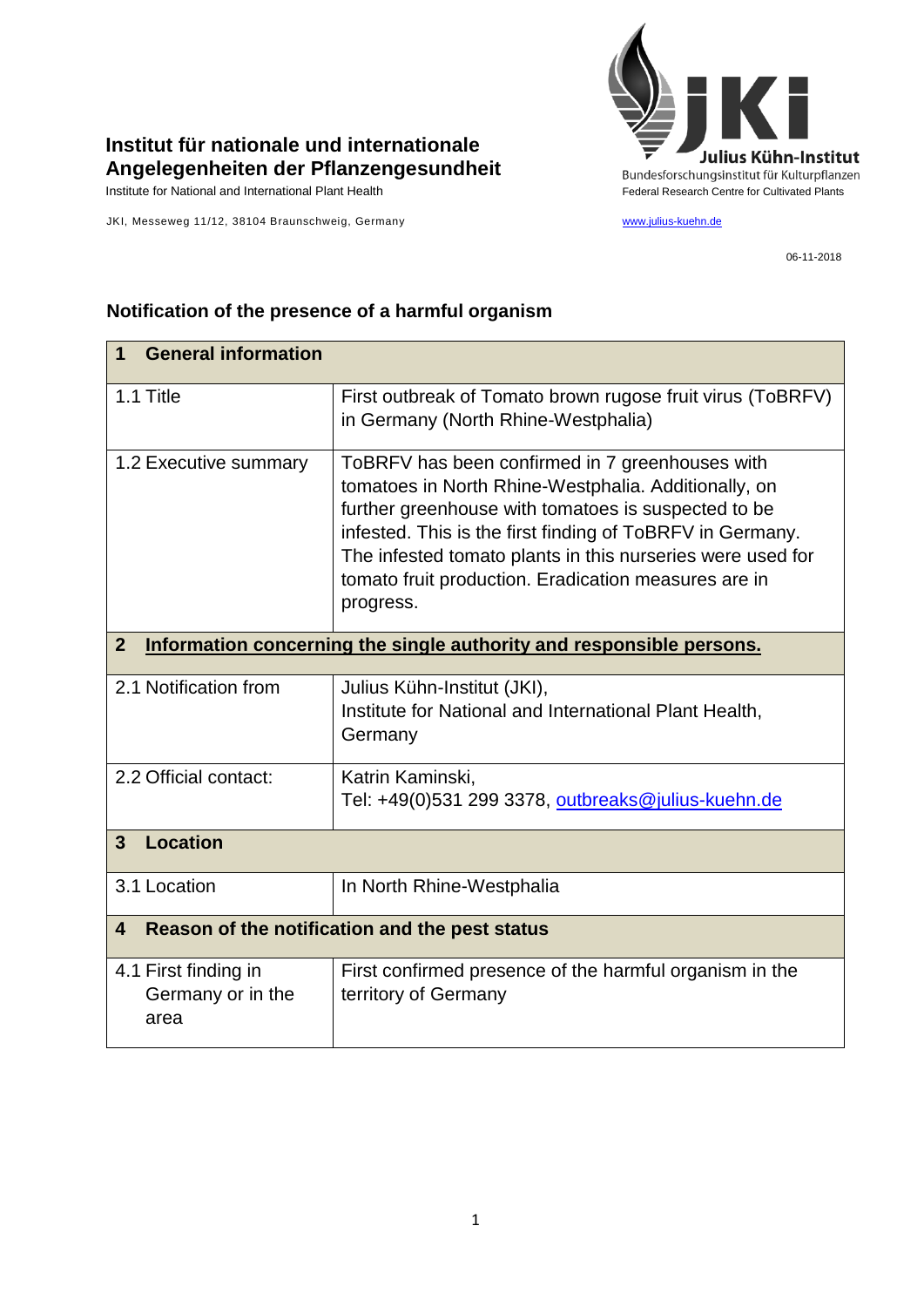| 4.2 Pest status of the area where the<br>harmful organism has been<br>found present, after the official<br>confirmation.                 | Present, under eradication                                                                                                                                             |  |
|------------------------------------------------------------------------------------------------------------------------------------------|------------------------------------------------------------------------------------------------------------------------------------------------------------------------|--|
| 4.3 Pest status in Germany before<br>the official confirmation of the<br>presence, or suspected<br>presence, of the harmful<br>organism. | Absent, no pest records                                                                                                                                                |  |
| 4.4 Pest status in Germany after the<br>official confirmation of the<br>presence of the harmful<br>organism.                             | Present, under eradication                                                                                                                                             |  |
| 5                                                                                                                                        | Finding, sampling, testing and confirmation of the harmful organism.                                                                                                   |  |
| 5.1 How the presence or<br>appearance of the harmful<br>organism was found.                                                              | Information submitted by professional<br>operators, laboratories or other persons:<br>Samples were taken by the plant protection<br>service of North Rhine-Westphalia. |  |
| 5.2 Date of finding:                                                                                                                     | 05-10-2018                                                                                                                                                             |  |
| 5.3 Sampling for laboratory analysis.                                                                                                    | 08-10-2018                                                                                                                                                             |  |
| 5.4 Name and address of the<br>Laboratory                                                                                                | Landwirtschaftskammer NRW<br>Pflanzenschutzdienst<br>Siebengebirgsstraße 200<br>53229 Bonn<br>Germany                                                                  |  |
| 5.5 Diagnostic method                                                                                                                    | RT-PCR with tobamovirus-specific primers<br>and following sequencing                                                                                                   |  |
| 5.6 Date of official confirmation of<br>the harmful organism's identity.                                                                 | 26-10-2018                                                                                                                                                             |  |
| Infested area, and the severity and source of the outbreak in that area.<br>6                                                            |                                                                                                                                                                        |  |
| 6.1 Size and delimitation of the<br>infested area.                                                                                       | 25 ha (50,000 plants)                                                                                                                                                  |  |
| 6.2 Characteristics of the infested<br>area and its vicinity.                                                                            | Physically closed conditions: greenhouse                                                                                                                               |  |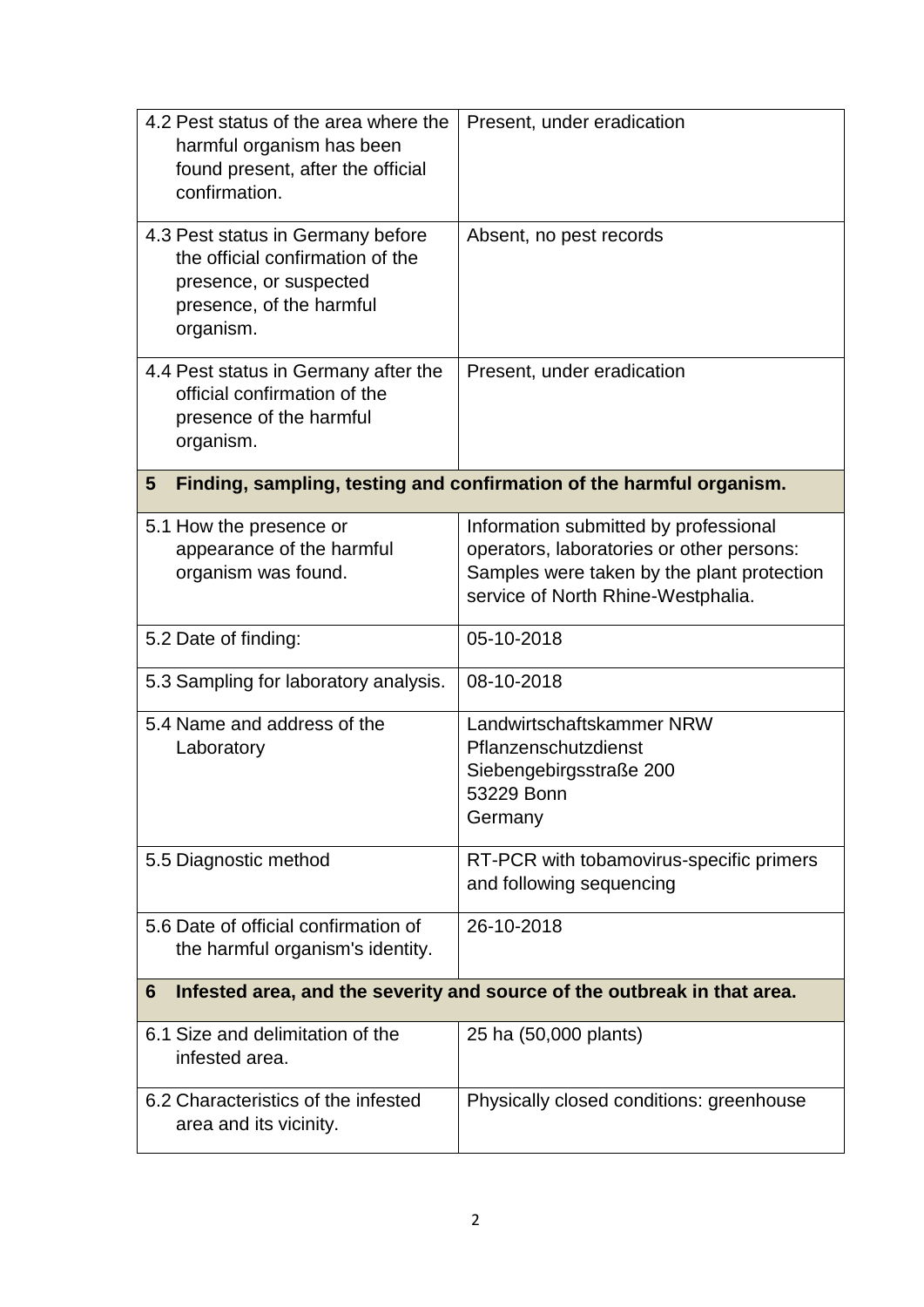| 6.3 Infested plant(s), plant product(s)                   | Solanum lycopersicum (plant already           |
|-----------------------------------------------------------|-----------------------------------------------|
| and other object(s).                                      | planted, not to be reproduced, for fruit      |
|                                                           | production)                                   |
|                                                           |                                               |
| 6.4 Severity of the outbreak.                             | The infection spread very fast within the     |
|                                                           | greenhouses. About 10 % of the plants         |
|                                                           | showed symptoms.                              |
| 6.5 Source of the outbreak                                | Unknown. Trace back investigations are        |
|                                                           | ongoing. The young plant were not             |
|                                                           | produced in Germany.                          |
| <b>Official phytosanitary measures.</b><br>$\overline{7}$ |                                               |
|                                                           |                                               |
| 7.1 Adoption of official phytosanitary                    | Official phytosanitary measures will be       |
| measures.                                                 | taken:                                        |
|                                                           | - Clearing of the greenhouses of all tomato   |
|                                                           | plants.                                       |
|                                                           | - Destruction of the whole plant material.    |
|                                                           | Disinfection of all greenhouse surfaces and   |
|                                                           | all objects that were involved in tomato      |
|                                                           | production and the material that was used in  |
|                                                           | the clearance of the greenhouses.             |
| 7.2 Date of adoption of the official                      | 26-10-2018                                    |
| phytosanitary measures.                                   |                                               |
|                                                           |                                               |
| 7.3 Objective of the official                             | Eradication                                   |
| phytosanitary measures.                                   |                                               |
| 7.4 Measures affecting the                                | Measures do not affect import into or         |
| movement of goods.                                        | movement within the Union of goods            |
|                                                           |                                               |
| 7.5 Specific surveys.                                     | no                                            |
| Pest risk analysis/assessment<br>8                        | Preliminary pest risk analysis exists: The    |
|                                                           | tobamovirus tomato brown rugose fruit virus   |
|                                                           | (ToBRFV) was discovered in Jordan in 2015     |
|                                                           | but already occurred in Israel in 2014.       |
|                                                           | ToBRFV infects tomato plants and leads to     |
|                                                           | mosaic staining of the leaves as well as      |
|                                                           | discoloration and deformations of the fruits. |
|                                                           | The virus can affect up to 100 % of a stock.  |
|                                                           | The available resistance genes in             |
|                                                           | conventional tomato varieties against other   |
|                                                           | tobamoviruses are ineffective against         |
|                                                           | ToBRFV. So far, too little is known about the |